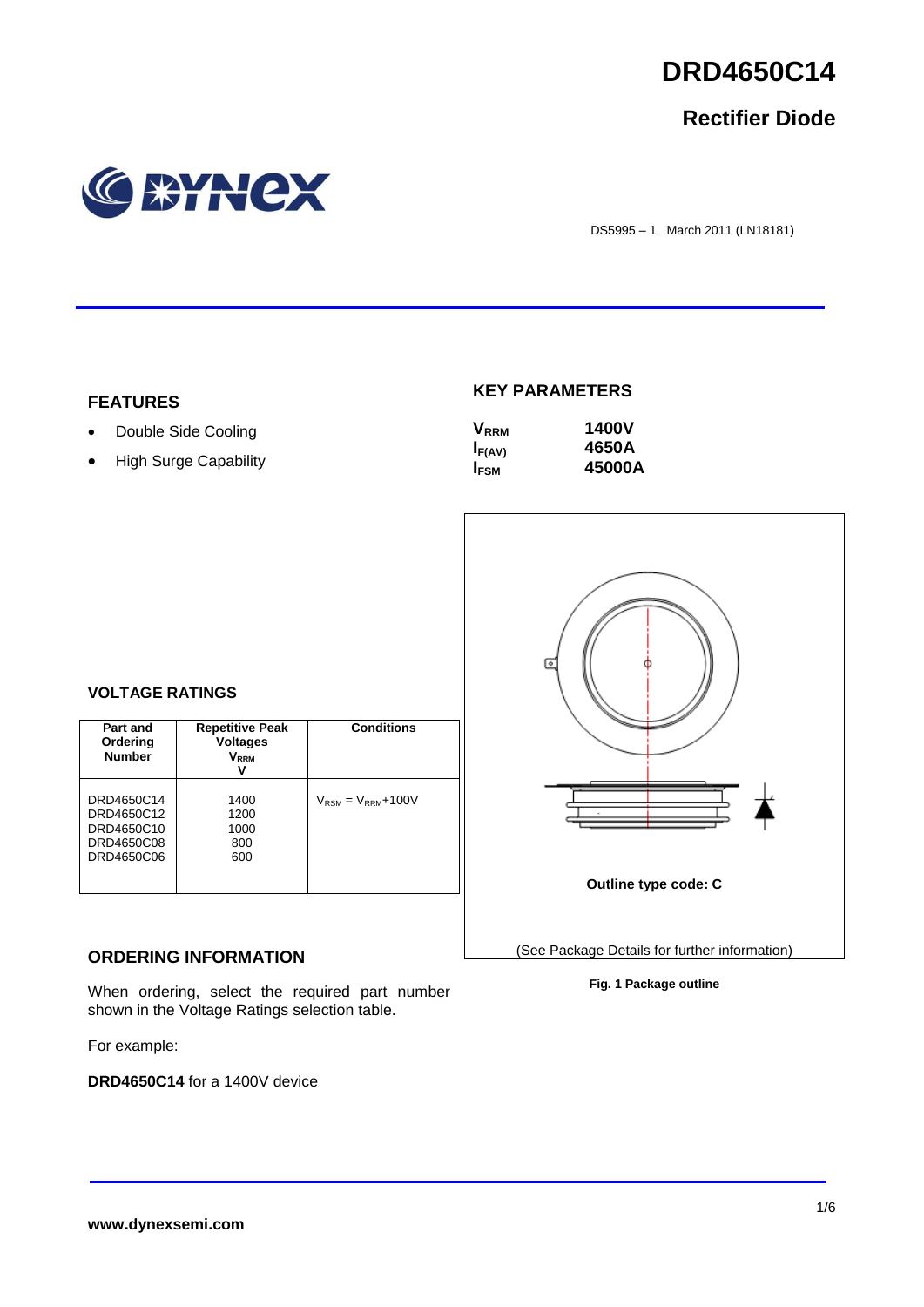

### **CURRENT RATINGS**

**Tcase = 75°C unless stated otherwise**

| Symbol              | <b>Parameter</b>                     | <b>Test Conditions</b>   | Max. | <b>Units</b> |  |  |
|---------------------|--------------------------------------|--------------------------|------|--------------|--|--|
|                     | Double Side Cooled                   |                          |      |              |  |  |
| $I_{F(AV)}$         | Mean forward current                 | Half wave resistive load | 5510 | A            |  |  |
| I <sub>F(RMS)</sub> | <b>RMS</b> value                     | -                        | 8650 | A            |  |  |
| IF.                 | Continuous (direct) on-state current | -                        | 7790 | Α            |  |  |

#### **Tcase = 100°C unless stated otherwise**

| Symbol              | <b>Parameter</b>                     | <b>Test Conditions</b>   | Max. | <b>Units</b> |  |  |
|---------------------|--------------------------------------|--------------------------|------|--------------|--|--|
|                     | <b>Double Side Cooled</b>            |                          |      |              |  |  |
| $I_{F(AV)}$         | Mean forward current                 | Half wave resistive load | 4650 | Α            |  |  |
| I <sub>F(RMS)</sub> | <b>RMS</b> value                     | $\overline{\phantom{0}}$ | 7300 | A            |  |  |
| IF                  | Continuous (direct) on-state current | ۰                        | 6580 | A            |  |  |

### **SURGE RATINGS**

| Symbol      | <b>Parameter</b>                        | <b>Test Conditions</b>                            | Max.  | <b>Units</b>      |
|-------------|-----------------------------------------|---------------------------------------------------|-------|-------------------|
| <b>IFSM</b> | Surge (non-repetitive) on-state current | 10ms half sine, $T_{\text{case}} = 190^{\circ}$ C | 45.0  | kA                |
| $l^2t$      | I <sup>'</sup> t for fusing             | $V_R = 0$                                         | 10.13 | MA <sup>2</sup> s |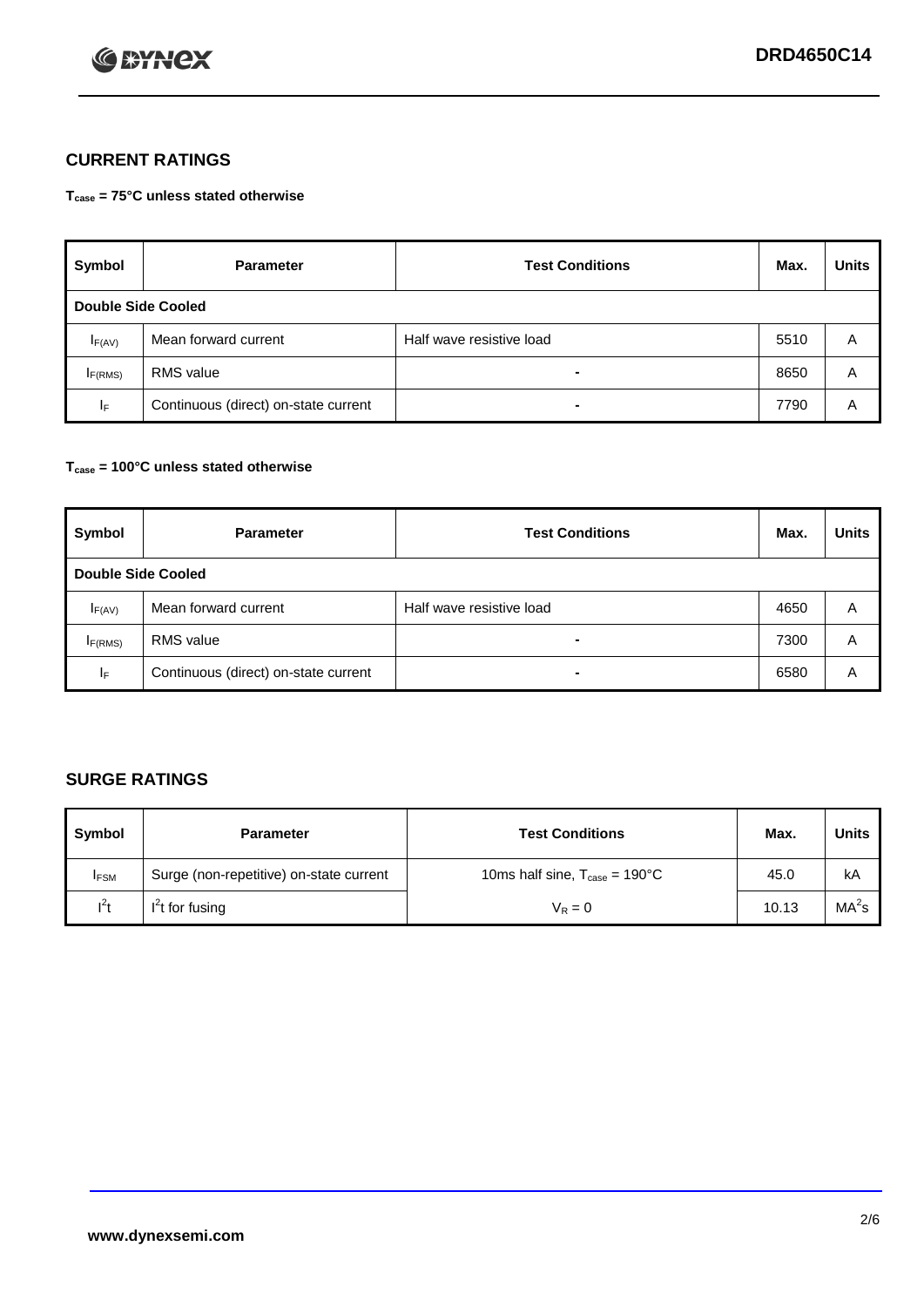### **THERMAL AND MECHANICAL RATINGS**

| Symbol           | <b>Parameter</b>                      | <b>Test Conditions</b>                      |    | Min.  | Max.   | <b>Units</b> |
|------------------|---------------------------------------|---------------------------------------------|----|-------|--------|--------------|
| $R_{th(j-c)}$    | Thermal resistance - junction to case | Double side cooled                          | DC |       | 0.0125 | °C/W         |
| $R_{th(c-h)}$    | Thermal resistance – case to heatsink | Double side cooled                          | DC |       | 0.004  | °C/W         |
| $T_{\rm vj}$     | Virtual junction temperature          | Blocking V <sub>DRM</sub> / <sub>VRRM</sub> |    | $-40$ | 190    | °C           |
| $T_{\text{stg}}$ | Storage temperature range             |                                             |    | $-40$ | 190    | °C           |
| $F_m$            | Clamping force                        |                                             |    | 40    | 50     | kN           |

### **CHARACTERISTICS**

| Symbol                   | <b>Parameter</b>     | <b>Test Conditions</b>                                                                           | Min.           | Max.  | <b>Units</b> |
|--------------------------|----------------------|--------------------------------------------------------------------------------------------------|----------------|-------|--------------|
| $\mathsf{V}_\mathsf{FM}$ | Forward voltage      | At 3000A peak, $T_{\text{case}} = 25^{\circ}C$                                                   |                | 1.05  | V            |
| <b>I</b> <sub>RM</sub>   | Peak reverse current | At $V_{DRM}$ , $T_{case} = 190^{\circ}C$                                                         | ۰              | 250   | mA           |
| $Q_{\rm S}$              | Total stored charge  | $I_F = 4000A$ , dl <sub>RR</sub> /dt = 10A/us<br>$T_{\text{case}} = 190^{\circ}$ C. $V_R = 100V$ | $\blacksquare$ | 4500  | μC           |
| V <sub>TO</sub>          | Threshold voltage    | At $T_{vi} = 190^{\circ}$ C                                                                      | $\blacksquare$ | 0.76  | V            |
| $r_{\text{T}}$           | Slope resistance     | At $T_{vi} = 190^{\circ}$ C                                                                      | ۰              | 0.051 | $m\Omega$    |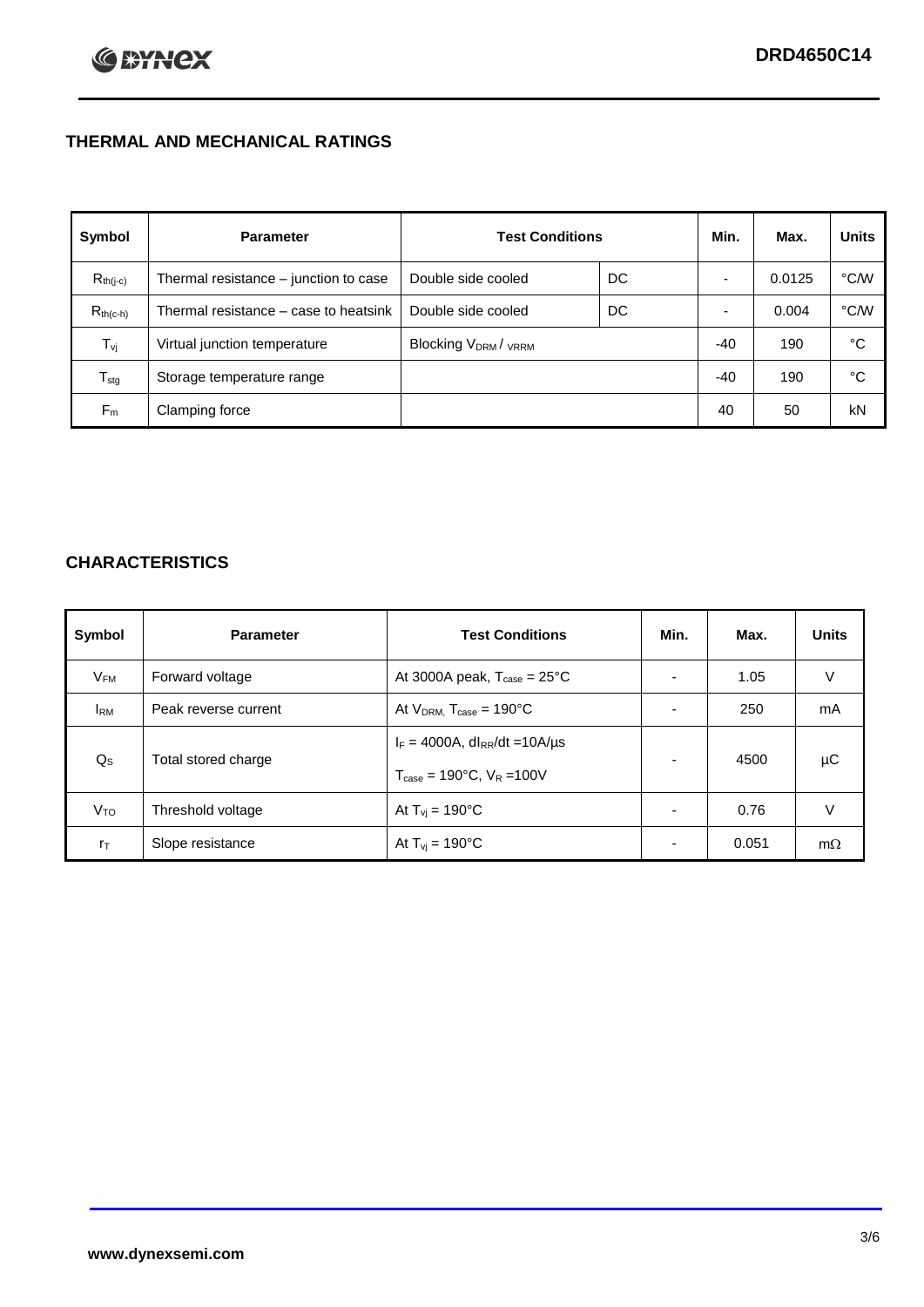# **C BYNCX**

#### **CURVES**





**junction to case**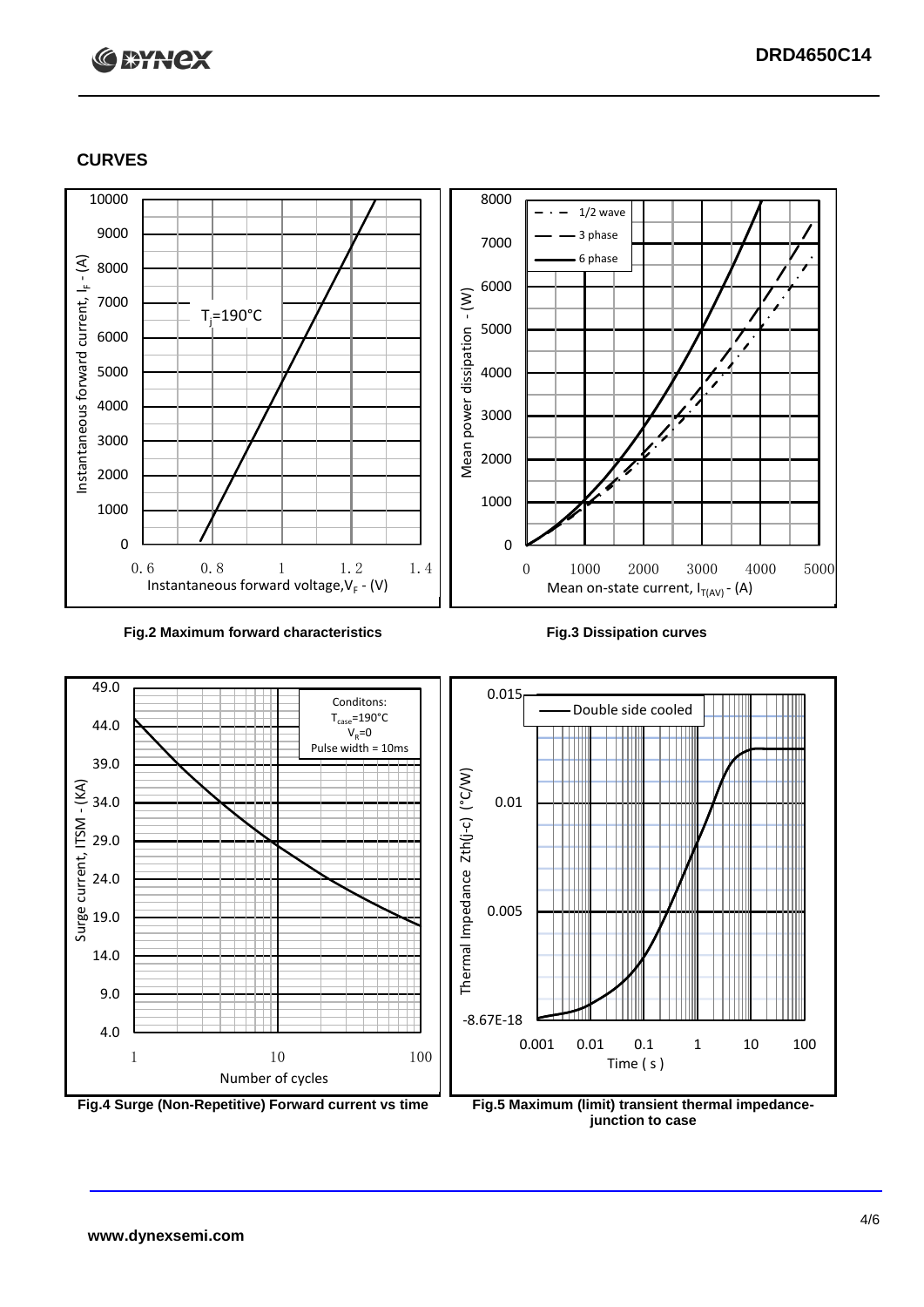

#### **PACKAGE DETAILS**

For further package information, please contact Customer Services. All dimensions in mm, unless stated otherwise. DO NOT SCALE.



#### **Note:**

Some packages may be supplied with gate and or tags.